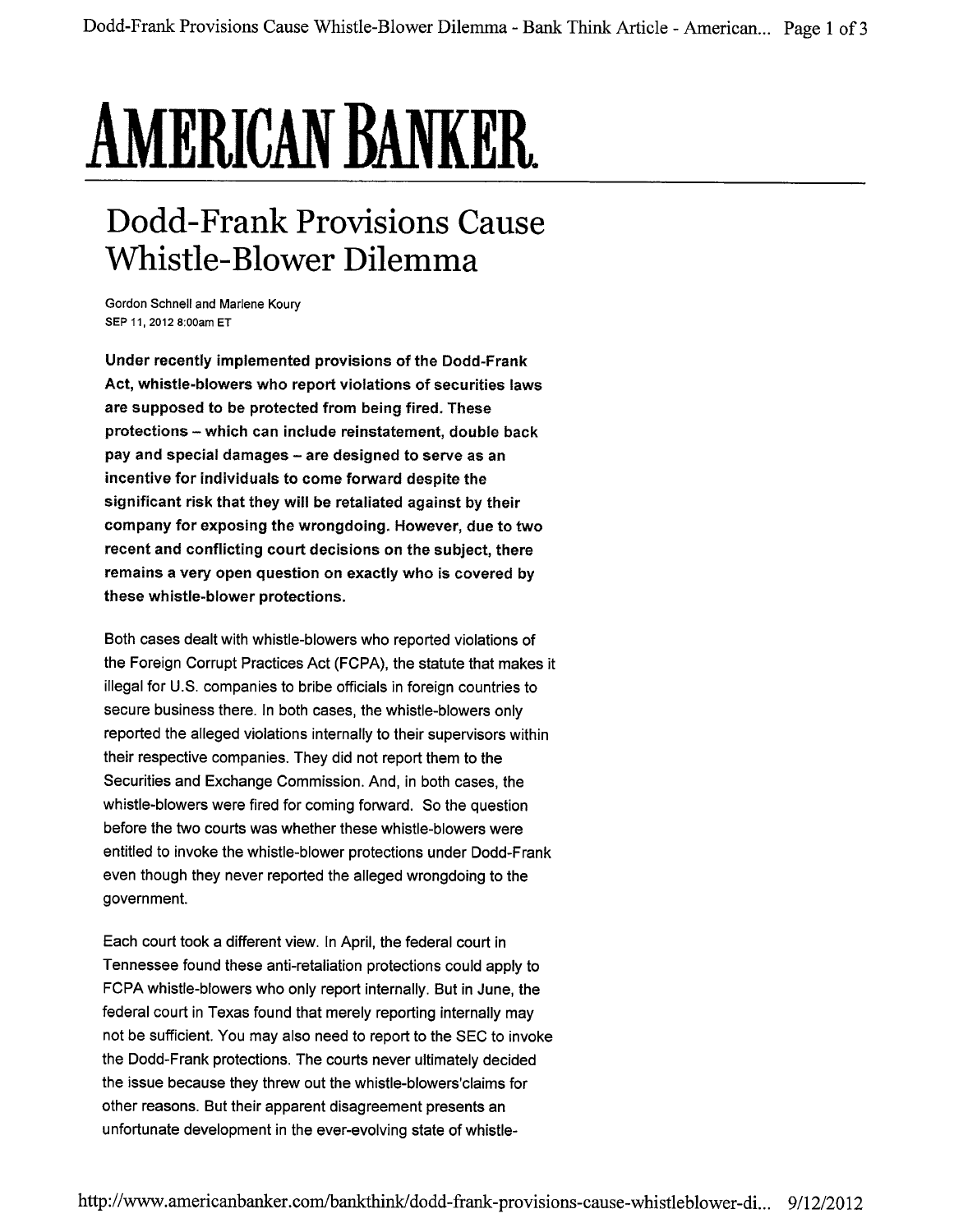blower law. If left unresolved, it will compel whistle-blowers, regardless of what steps they take within their own company, to also report to the SEC. Otherwise, they risk being left out in the cold.

The trouble with this predicament is that in some cases, it is better for all involved - the whistle-blower, the offending company and the public - for the whistle-blower to work with the company to clean up its house without getting the government (and the press) involved. That is because once the government and media step in, it may be more difficult for the company to acknowledge and quickly remedy the wrongdoing. It may also force the whistleblower to take a more adverse position against the company and endure greater scrutiny and exposure for coming forward. In fact, one of the biggest concerns that surrounded the passing of the Dodd-Frank whistle-blower provisions was that they would undermine companies'internal compliance programs by encouraging whistle-blowers to bypass them completely. Some even argued for a requirement that whistle-blowers report internally first before going to the government.

Such a precondition to Dodd-Frank coverage was rightly rejected, and the concerns about upending compliance programs have not really been borne out. But all of the focus surrounding these internal programs reinforces the important role they can play when administered properly. And it further illustrates the need for whistle-blower flexibility and autonomy in deciding what path makes most sense under the particular circumstances. Unfortunately, until this apparent judicial conflict is resolved or worse yet, if the Texas court decision becomes the prevailing view, the only logical path for a whistle-blower to take wil be to go directly to the government as soon as possible.

All of this poses an even more potentially problematic consequence: uncertainty. That is, it sends a message to potential whistle-blowers to proceed at your own risk. The whole point of the newly enacted Dodd-Frank whistle-blower protections (and rewards) is to encourage whistle-blowers to step forward in the face of what can be a lengthy, tiresome and truly harrowing experience. But if there is any uncertainty as to whether a particular whistle-blower will be covered by these protections, or if there is an overly rigid and restrictive view of the particular path the whistle-blower must take, it will undercut the very incentives Dodd-Frank was designed to foster. Potential whistle-blowers may decide it is just not worth all of the trouble.